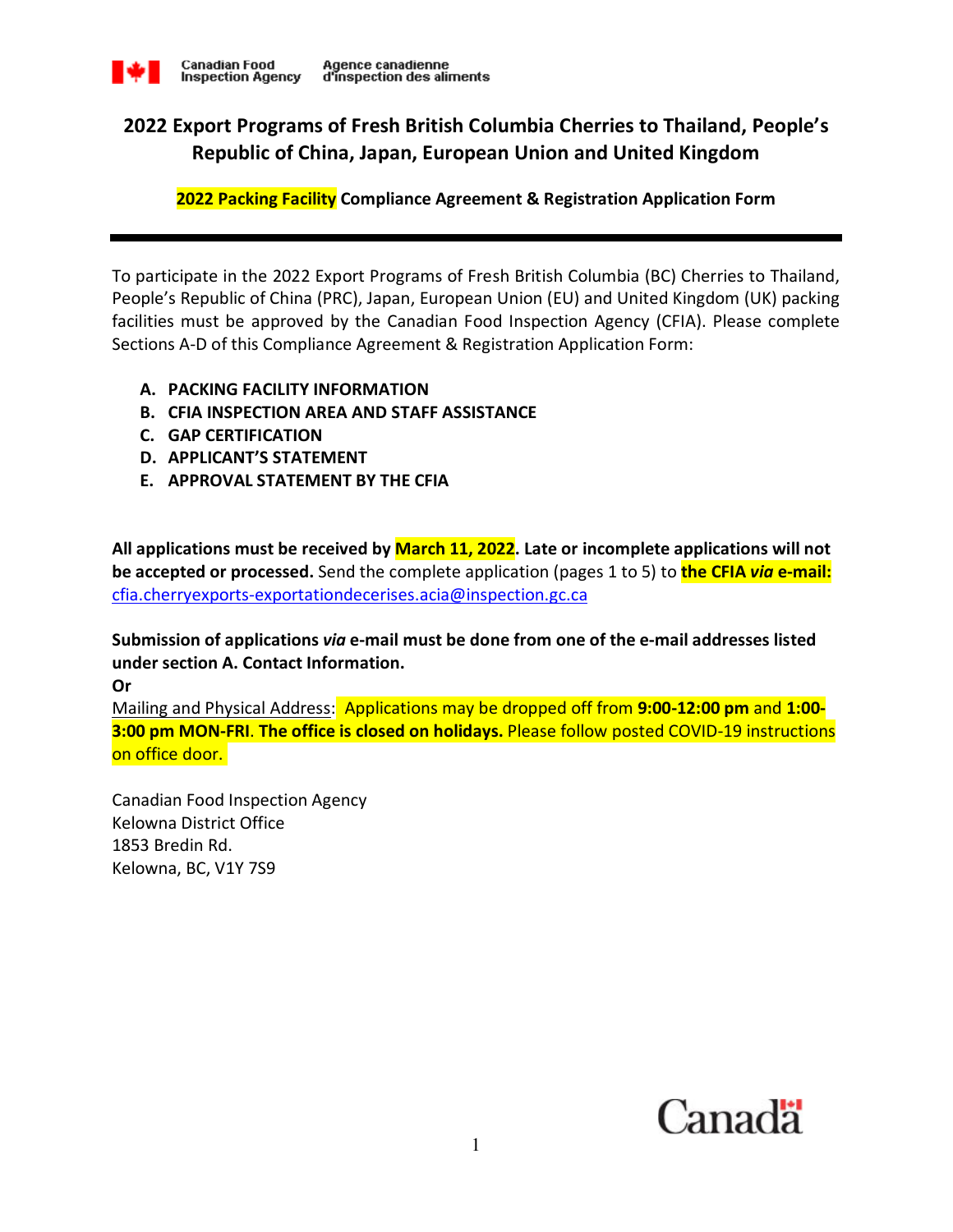

# **A. CONTACT INFORMATION**

Packing Facility Name:

| (as it should appear on the registered facility list)                               |
|-------------------------------------------------------------------------------------|
| Full Name of Owner / Manager:                                                       |
| (name of person signing this agreement)                                             |
| <b>Full Mailing Address:</b>                                                        |
| Street Address (if different):                                                      |
|                                                                                     |
|                                                                                     |
| Contact information of the person(s) responsible for providing records to the CFIA: |
| <b>Primary Contact</b>                                                              |
|                                                                                     |
|                                                                                     |
|                                                                                     |
|                                                                                     |
| <b>Alternate Contact</b>                                                            |
|                                                                                     |
|                                                                                     |
|                                                                                     |
|                                                                                     |

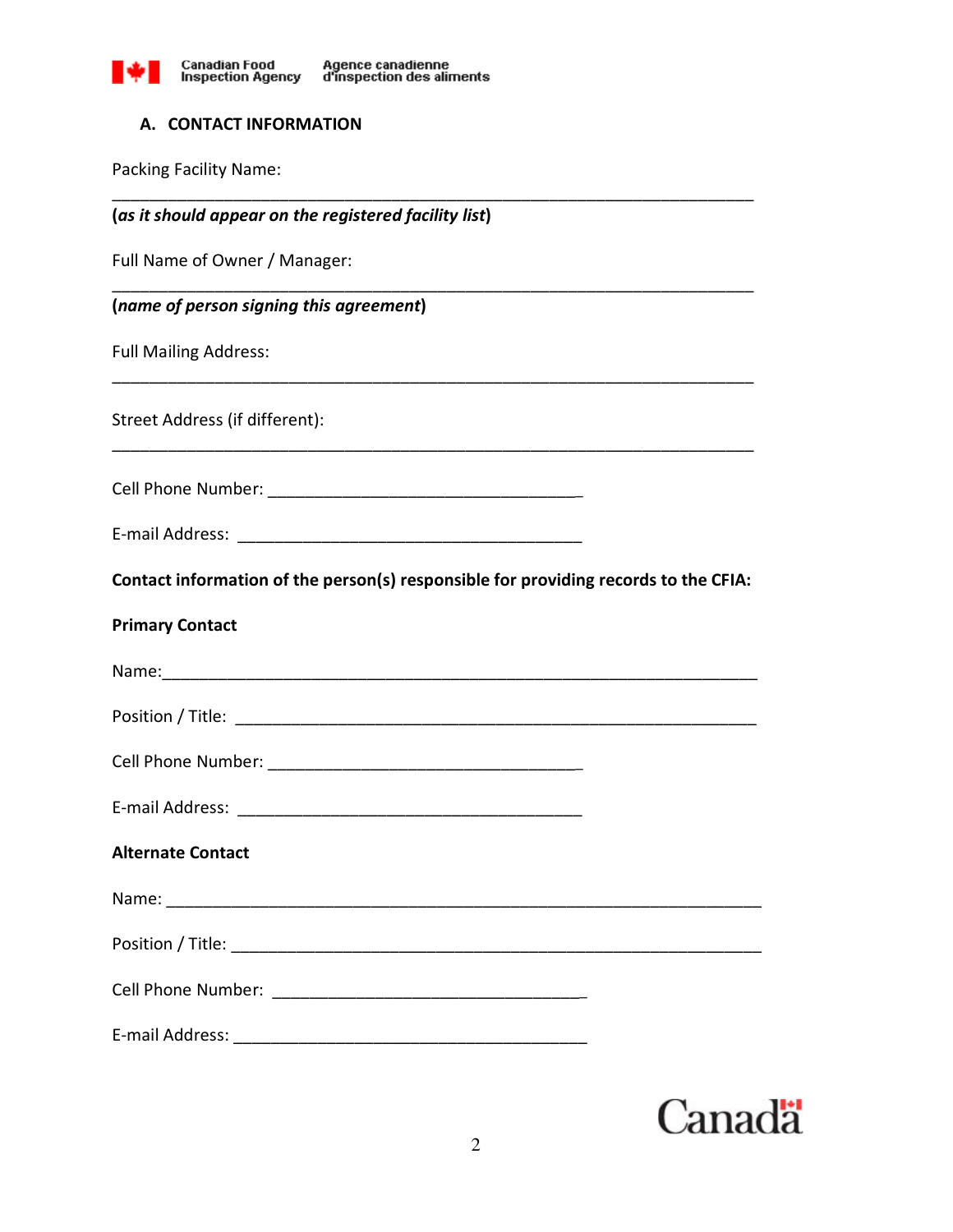

### **B. CFIA INSPECTION AREA AND STAFF ASSISTANCE**

Please answer the following questions:

|  | 1. Do you have a dedicated CFIA inspection area that includes the following: |  |
|--|------------------------------------------------------------------------------|--|
|--|------------------------------------------------------------------------------|--|

| A working table?                                   | Yes $\Box$          | No <sub>1</sub>                                                                     |                     |                 |
|----------------------------------------------------|---------------------|-------------------------------------------------------------------------------------|---------------------|-----------------|
| Light?                                             | Yes II              | $N \cap$ $\Box$                                                                     |                     |                 |
| Prepared brown sugar solution prior to inspection? | Yes $\vert \ \vert$ | $N_O$ $\perp$                                                                       |                     |                 |
| Crushing tools/equipment?                          |                     |                                                                                     | Yes $\vert \ \vert$ | $N_O$           |
| Area away from moving traffic/forklifts?           |                     |                                                                                     | $Yes \mid$          | $N \cap$ $\Box$ |
|                                                    |                     | Will you onsure the facility will have dedicated staff to assist the CELA inspector |                     |                 |

2. Will you ensure the facility will have dedicated staff to assist the CFIA inspectors with all requests?  $\Box$  No  $\Box$ 

## **C. GAP CERTIFICATION**

Please answer the questions below and provide all requested documents:

Do you have GAP certification for packing cherries for the 2022 export season? Yes  $\Box$  No  $\Box$ 

## **If Yes, please provide a copy of the GAP Certificate, with this application.**

Please provide the certificate expiry date: \_\_\_\_\_\_\_\_\_\_\_\_\_\_\_\_\_\_\_\_\_\_\_\_\_\_\_\_\_\_\_\_\_\_

**If No,** a proof of GAP certification will be required prior to CFIA certification of BC cherries to **PRC, EU and UK.** Please forward the GAP certification to the CFIA as soon as it is available. The CFIA is not responsible for contacting the GAP certification body or to get a copy of the GAP certificate from the certification body.

Please indicate the possible date of certification: \_\_\_\_\_\_\_\_\_\_\_\_\_\_\_\_\_\_\_\_\_\_\_\_\_\_\_\_

# **D. APPLICANT'S STATEMENT**

### **Please check all relevant boxes:**

I am the owner/manager and/or the legally authorized representative of the packing facility.

I agree to participate in the 2022 Export Program of Fresh BC Cherries to:

- $\Box$  Thailand
- $\Box$  People's Republic of China

 $\Box$  Japan

- $\Box$  European Union
- $\Box$  United Kingdom

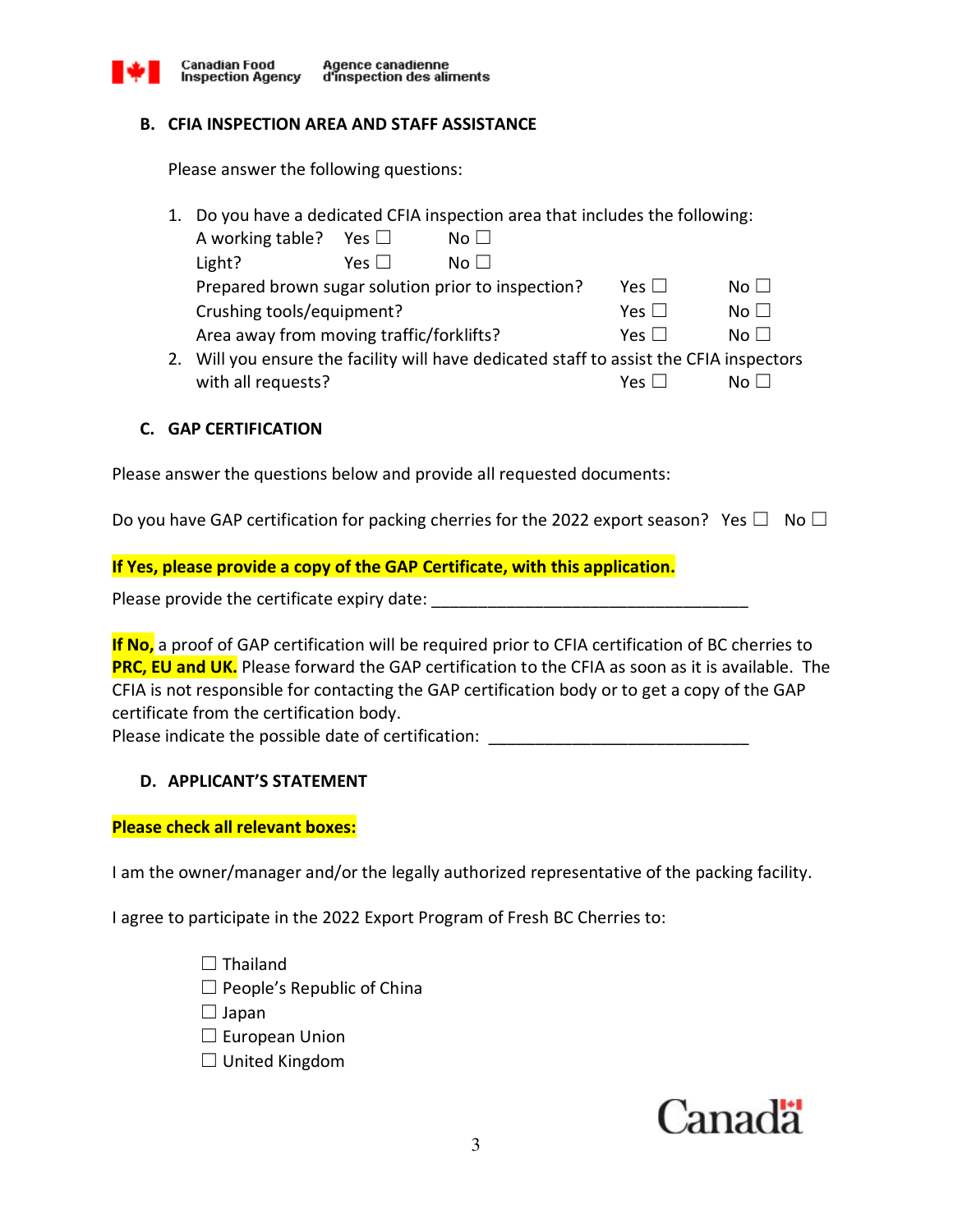

I have read, understood and agree to comply with all the packing facility requirements outlined in the following documents:

 $\Box$  2022 CFIA Guidelines for Registered Packing Facilities for Exports to Thailand, People's Republic of China (PRC), Japan, European Union (EU) and United Kingdom (UK)  $\Box$  Notification of Department of Agriculture Re: Conditions for Import of Cherry Fruit from Canada B.E. 2555 (2012) - Thailand

 $\Box$  Canada-Japan Cherry Systems Approach for Export of Canadian Fresh Sweet Cherries from British Columbia to Japan – June 21, 2018

I understand that fresh BC cherry fruit exported to **Thailand** must be free of quarantine pests of concern to Thailand, including: European brown scale (*Parthenolecanium corni*), pear oyster scale (*Diaspidiotus ostreaeformis*), oystershell scale (*Lepidosaphes ulmi*), apple mealybug (*Phenacoccus aceris*), mulberry moth (*Hyphantria cunea*), pearly underwing moth (*Peridroma saucia*), brown rot of fruit (*Monilinia fructigena*), tomato fruit rot (*Phytophthora cryptogea*) and crown rot of apple (*Phytophthora megasperma*).

I understand that fresh BC cherry fruit exported to **PRC** must be free of all pests of quarantine concern to PRC, including: western cherry fruit fly (*Rhagoletis indifferens*), black cherry fruit fly (*Rhagoletis fausta*), apple maggot (*Rhagoletis pomonella*), pruneworm leafroller (*Acrobasis tricolorella*), cherry fruitworm (*Grapholita packardi*), lesser apple worm (*Grapholita prunivora*), large fruit tree tortrix (*Archips podana*), oblique-banded leafroller (*Choristoneura rosaceana*), marbled orchard tortrix (*Hedya nubiferana*),tufted apple bud moth (*Platynota idaeusalis*), black cherry aphid (*Myzus cerasi*), apple mealybug (*Phenacoccus aceris*), brown rot (*Monilinia fructicola*), bacterial canker (*Pseudomonas syringae pv morsprunorum*), and Little Cherry Virus. Also, of concern is spotted wing drosophila (*Drosophila suzukii*), within acceptable tolerance levels.

I understand that fresh BC cherry fruit exported to **Japan** must be free of all pests of quarantine concern to Japan, including: codling moth (*Cydia pomonella*), cherry fruit flies (*Rhagoletis indifferens, R. fausta*), fruitworms (*Grapholita packardi, G. prunivora*), peach twig borer (*Anarsia lineatella*), and leafrollers (*Choristoneura rosaceana*, *Archips argyrospila*).

I understand that fresh BC cherry fruit exported to **EU** countries must be free of all pests of quarantine concern to the EU, including: cherry fruit flies (*Rhagoletis indifferens, R. fausta*), and fruitworms (*Grapholita packardi*). I understand that *Thaumatotibia leucotreta* (false codling moth) is not present in BC.

I understand that fresh BC cherry fruit exported to the **UK** must be free of cherry fruitworm (*Grapholita packardi)*.